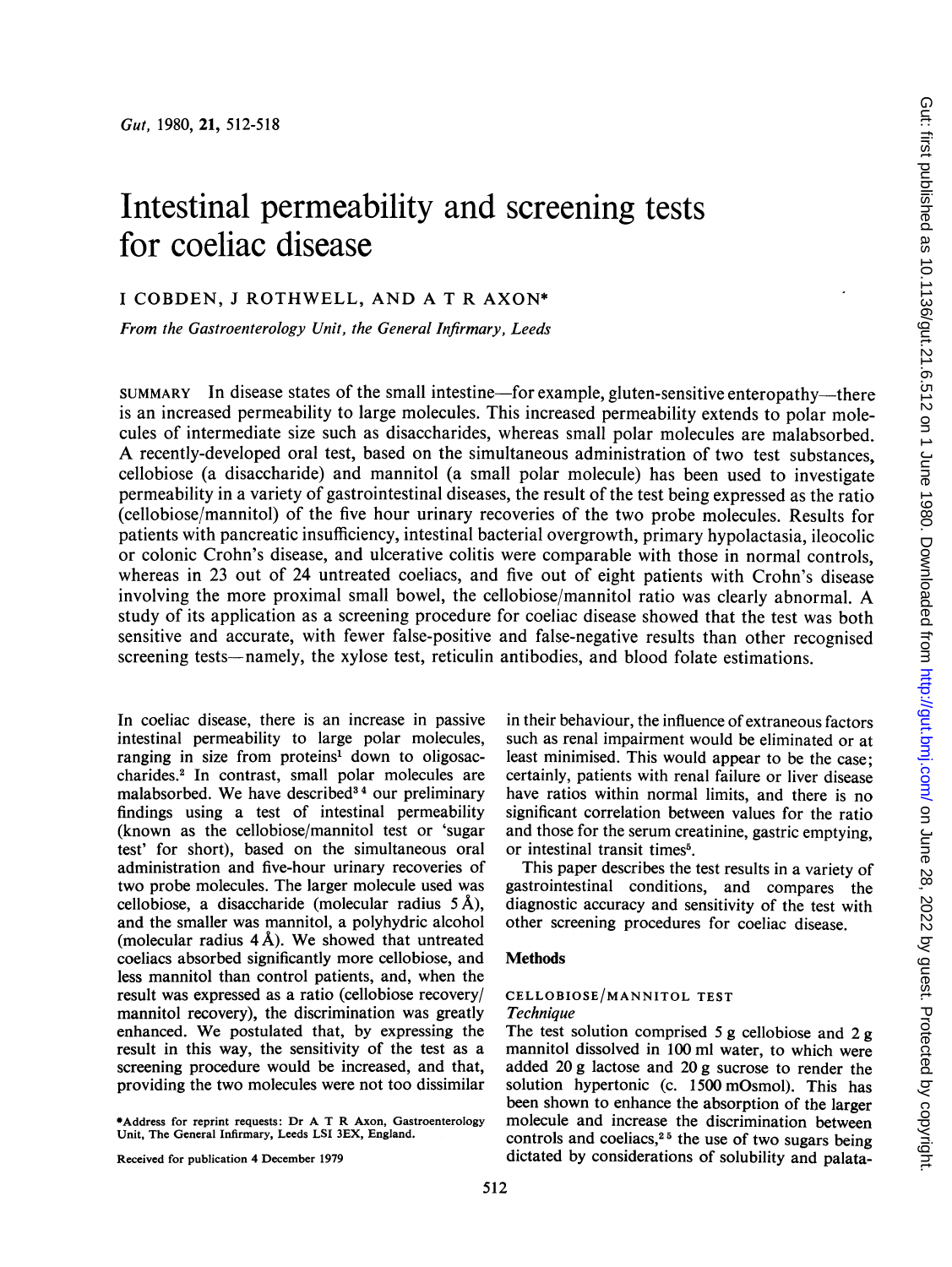bility. The solution was drunk after fasting overnight and urine collected for five hours. Cellobiose and mannitol were assayed as previously described,<sup>3</sup> the results being expressed as the percentage recoveries of the two molecules in five hours. The ratio was derived from the absolute recoveries (in milligrams) -that is, cellobiose recovery (mg)/mannitol recovery (mg).

## Patients

Tests were carried out by both hospital patients and outpatients at home. The following groups were studied.

# Controls

Fifty-five control patients were identified who had performed the test, had had a normal jejunal biopsy, and in whom no significant gastrointestinal pathology was found on further investigation. Nineteen were referred with severe oral aphthae, four with unexplained anaemia, and two were relatives of known coeliacs. The remaining 30 presented with various combinations of diarrhoea, weight loss, and abdominal pain for which no cause was found. Many were diagnosed as suffering from the irritable bowel syndrome, on the basis of the negative tests and symptomatic response to highfibre diet.

# Untreated coeliacs

Twenty-four untreated adults with villous atrophy performed the test. Thirteen had subtotal, and <sup>11</sup> had partial villous atrophy of varying degrees but always

sufficient to suggest a diagnosis of coeliac disease. Thirteen have had a diagnosis of coeliac disease confirmed by histological response to gluten withdrawal (11) or challenge (two). Four have responded clinically to a gluten-free diet but have declined a follow-up biopsy, and two completely asymptomatic patients have not yet had a repeat biopsy. Two patients were lost to follow-up, and three were unresponsive to gluten-withdrawal: one has been shown to have a lymphoma, and this diagnosis is suspected in the other two.

# Pancreatic steatorrhoea

Tests were performed on six patients with steatorrhoea in whom pancreatic exocrine insufficiency was the eventual diagnosis. Three had carcinoma and two had chronic pancreatitis, diagnosed by ERCP and Lundh meal. One patient had had a pancreatectomy for carcinoma. Two of the six patients had had a jejunal biopsy which was normal.

#### Blind-loop syndrome

Nine patients (two with surgical blind-loops, seven with intestinal scleroderma) had evidence of intestinal bacterial overgrowth with a high bacterial count ( $> 10<sup>6</sup>/ml$ ) on jejunal culture. Five had a positive result with a  ${}^{14}CO_2$  or hydrogen breathtest for intestinal bacterial overgrowth.<sup>6</sup> Seven were known to have a normal jejunal biopsy.

#### Gastric surgery

Eight tests were carried out on seven patients with diarrhoea after gastric surgery. Five had had a

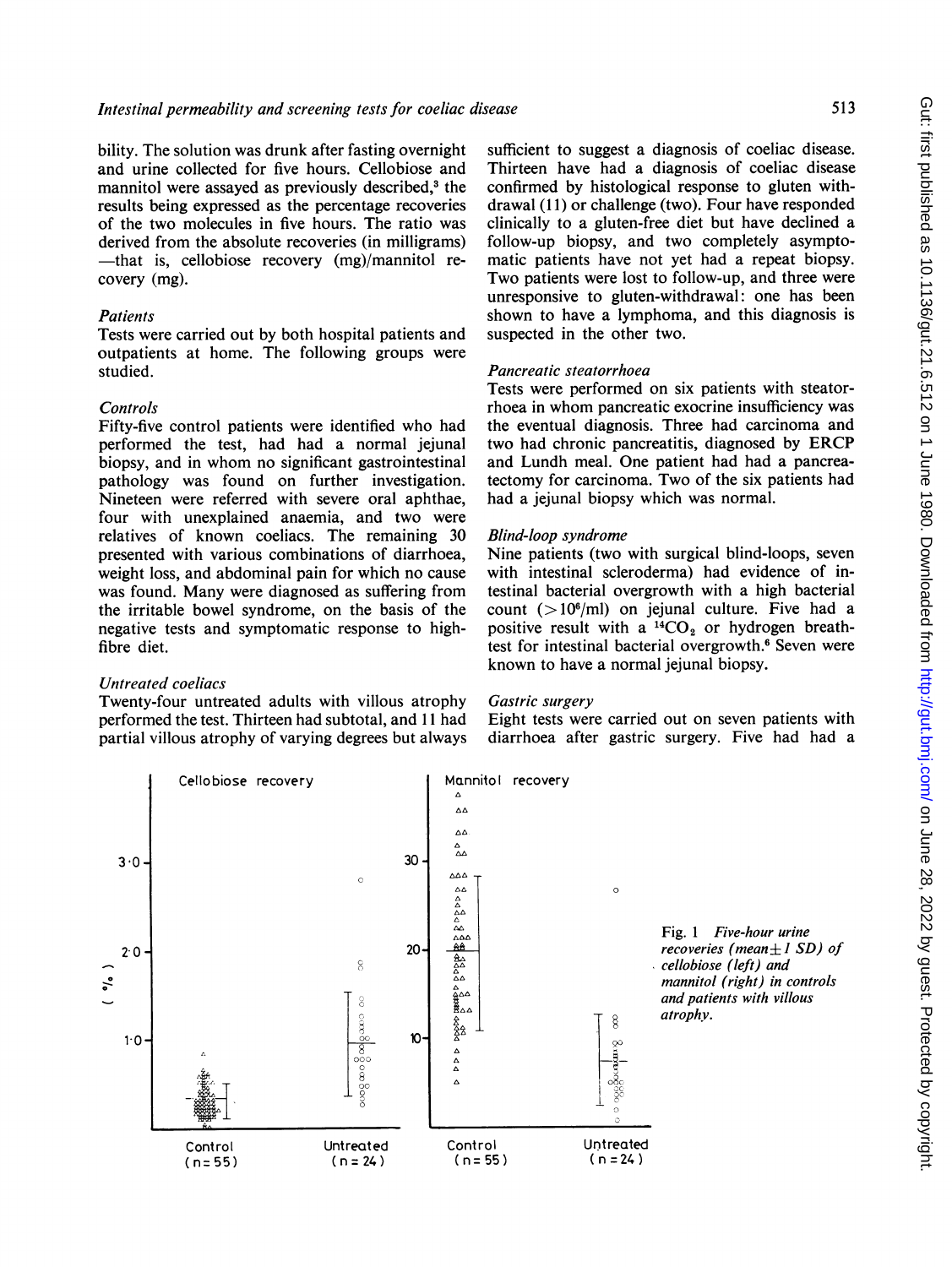partial gastrectomy and two had had a vagotomy and gastroenterostomy: patients with small bowel contamination were not included in this group, having already been counted in the previous group. Five patients had had a normal jejunal biopsy.

# Hypolactasia

Two patients had primary hypolactasia, the diagnosis being based on lactase assay of a biopsy in one, and on a lactose/hydrogen breath test<sup>7</sup> in the other. Both had appropriate symptoms and a normal jejunal biopsy.

# Proctitis/colitis

Ten patients with idiopathic proctitis or classical ulcerative colitis were studied. Three patients with a proctitis had had a normal jejunal biopsy at some stage in their investigations.

# Crohn's disease

Fifteen patients had Crohn's disease. In seven the most proximal involvement radiologically was in the terminal ileum, while eight had evidence of disease in the jejunum or proximal ileum.

#### COMPARISON WITH OTHER SCREENING TESTS

Ninety-eight patients were identified who had had a jejunal biopsy and had carried out the test. This total comprised 24 patients with villous atrophy and 74 with normal histology (55 controls, plus 19 with other conditions) (see above). Of the patients with villous atrophy 15 had had a standard 5 g xylose tolerance test (12 assessed by five hour urine recovery, three by a one hour blood level) and 18 were investigated for the presence of reticulin antibodies in their serum. Serum folate was measured in 21 and red-cell folate in 15.

Of the patients with normal biopsies, 24 had carried out a xylose test (21 urine, three blood), reticulin antibodies had been sought in 45, serum folate measured in 47, and red-cell folate in 38.

A xylose recovery of less than 24% in five hours, or a blood level below  $1.30$  mmol/l were regarded as abnormal by the chemical pathology department. A serum folate of over  $5.0 \mu g/l$  was considered to be normal, and less than  $4.0 \mu g/l$  abnormal, by the Haematology Department. A borderline value  $(4.0-5.0 \mu g/l)$  was designated as a normal result for



Fig. 2 Cellobiose/mannitol ratios in controls (between dashed lines) and patients with other gastrointestinal conditions.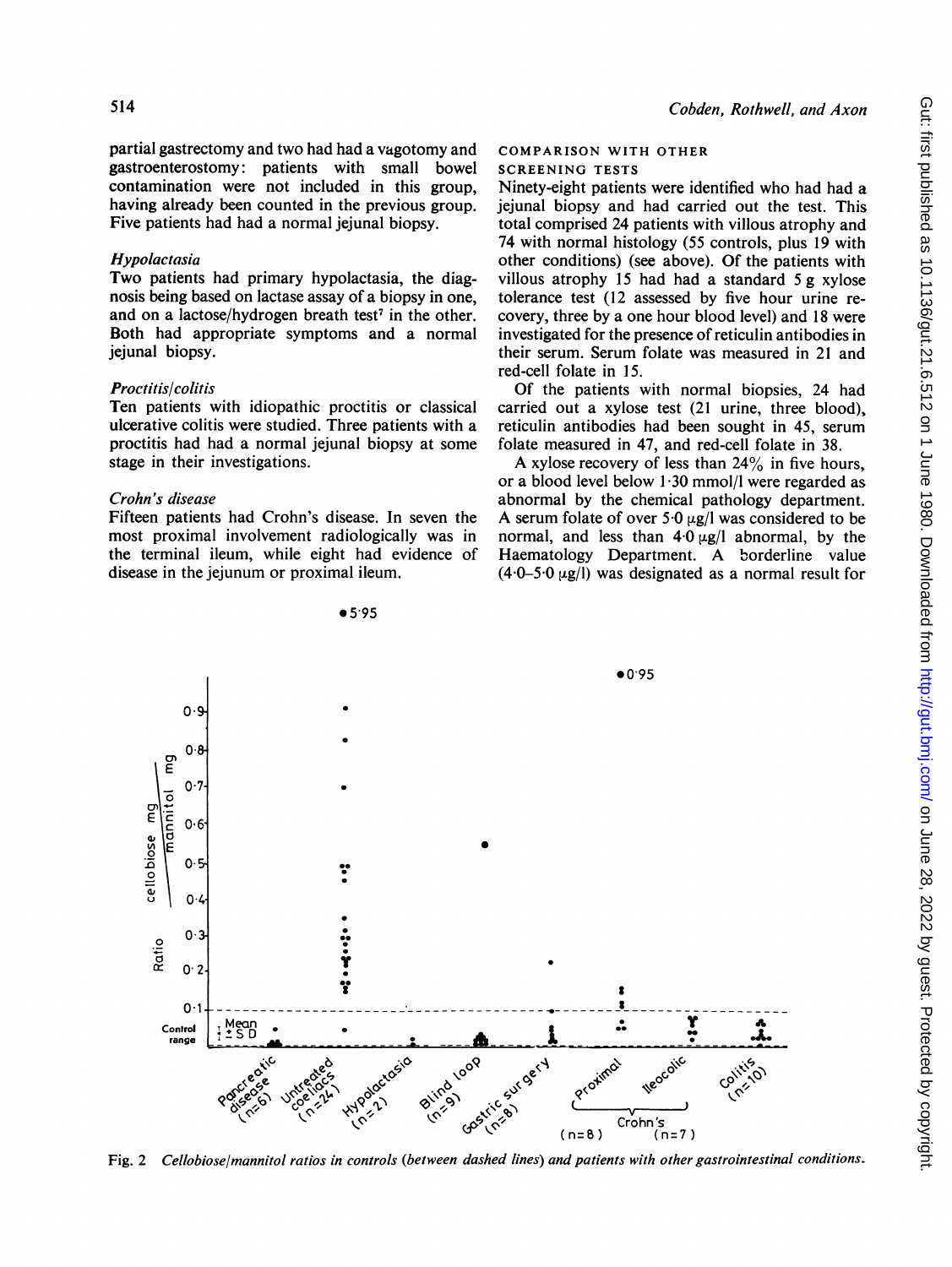the patients with normal histology, and abnormal for patients with villous atrophy. Red-cell folate levels of  $160 \mu g/l$  or over were regarded as normal.

# Results

## CELLOBIOSE/MANNITOL TEST ('sugar test') Controls (Figs. <sup>1</sup> and 2)

The mean cellobiose recovery was  $0.32 \pm 0.20\%$  and the mannitol recovery  $19.6 \pm 8.3\%$ . The mean cellobiose/mannitol ratio was  $0.043 \pm 0.023$  with an absolute range from 0.005 to 0-10.

# Coeliacs (Figs. <sup>1</sup> and 2)

The mean cellobiose recovery was  $0.97 \pm 0.57\%$  for the patients with villous atrophy. This is significantly higher than for the controls  $(p<0.0001$ , Mann-Whitney U test). The mean mannitol recovery was  $7.5 \pm 5.1\%$ . This is significantly lower than for the controls  $(p<0.002)$ . However, there is overlap between the groups for both substances. The ratios are significantly higher  $(P < 0.0001)$ , but of greater import is the fact that 23 of the 24 were clearly above the highest control value, ranging from  $0.15$  to  $5.95$ .

# Other diseases (excluding Crohn's)

Patients with pancreatic insufficiency, small bowel bacterial overgrowth, and colitis had normal ratios (Fig. 2). One patient who had had a gastroenterostomy had a ratio which was clearly abnormal (ratio 0.24), but repeat testing gave a normal result (0.07). All other post-surgery patients were normal. Cellobiose and mannitol values are not shown; most were clearly normal, although a few were over two standard deviations outside the control means.

#### Crohn's disease (see Fig. 2)

Five patients with Crohn's disease had ratios above the upper limit for the control group. All had evidence of proximal or mid-bowel disease, whereas those with disease apparently confined to the terminal ileum or beyond had normal ratios. The abnormality usually involved an increase in cellobiose recovery, but one had a very low mannitol recovery  $(2.7\%)$ .

# COMPARISON WITH OTHER SCREENING TESTS (Fig. 3)

Taking the upper limit of normal for the cellobiose/ mannitol ratio as 0-10, and excluding patients with Crohn's disease, the false-negative rate was 1/24. Although the repeat test on the gastroenterostomy patient was normal, for the purposes of comparison the first result must be taken, giving a false-positive rate of 1/74. Corresponding false-negative rates were 5/15 for the xylose test, 8/21 for serum folate, 8/15



Fig. 3 Incidence of misleading results of screening tests in patients with normal (lower) and abnormal (upper) biopsies. (Sugar test=cellobiose/mannitol ratio).

for red-cell folate, and 10/18 for reticulin antibodies. The false-positive rates were 8/24 for the xylose test, 10/47 for serum folate, 2/38 for red-cell folate, and 1/45 for reticulin antibody.

Another way of looking at these results is to consider the frequency with which a test result correctly predicted the biopsy findings (Table). For the cellobiose/mannitol ratio, nearly 99% of normal results were associated with a normal biopsy, the other tests being only about 80% accurate. Similarly, an abnormal test result was indicative of villous atrophy in nearly 95% of cases for the cellobiose/mannitol result, the figures for other tests being markedly inferior, with the possible exception of the reticulin antibody.

Table Correlation between screening test results and biopsy findings

| Test result Sugar               | Predictive value of test results-uncorrected |                 |                    |        |                       |
|---------------------------------|----------------------------------------------|-----------------|--------------------|--------|-----------------------|
|                                 | $test$ <sup>*</sup>                          | Serum<br>folate | Red cell<br>folate | Xvlose | Reticulin<br>antibody |
| Normal                          |                                              |                 |                    |        |                       |
| $%$ accurate 98.6               |                                              | $82 - 2$        | $81-8$             | 76.2   | $81 - 5$              |
| Abnormal<br>$%$ accurate $95.8$ |                                              | 56.5            | 77.8               | 55.5   | $88 - 7$              |

\*Sugar test= cellobiose/mannitol ratio.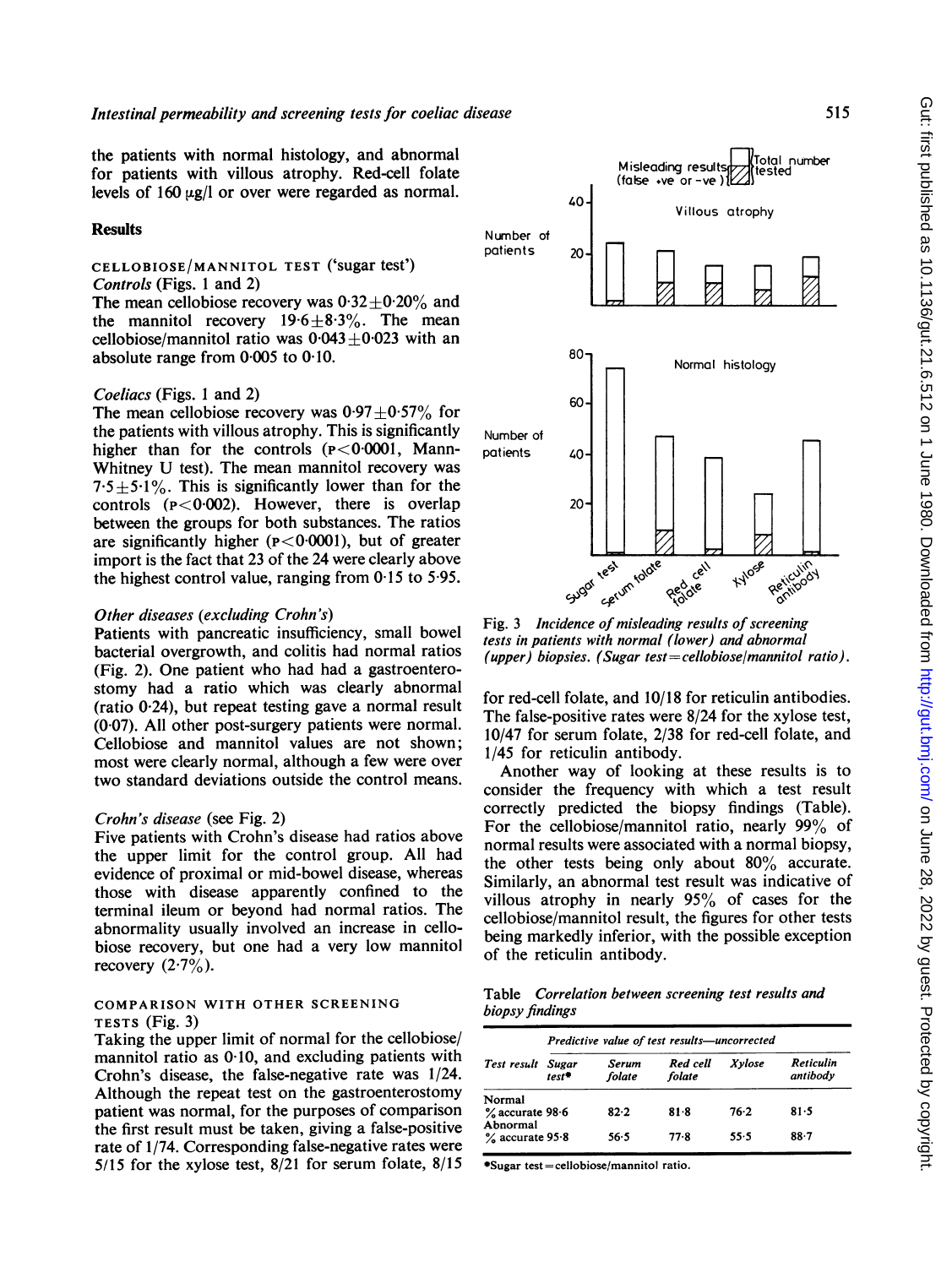# 516

# **Discussion**

The cellobiose/mannitol test (sugar test) fulfils many of the requirements for a screening test. It is noninvasive, simple to perform, and can be carried out easily by both inpatients and outpatients. The technique is very similar to that of the five hour urine xylose test. However, unlike the latter, the test result is normal in the presence of renal failure, liver disease, or intestinal bacterial overgrowth, and is not affected by changes in gastrointestinal transit.<sup>5</sup> It is abnormal in untreated coeliac disease and tends to return to normal with treatment, although abnormal ratios have been found in some treated patients who were assumed to be on a strict gluten-free diet, and who were apparently well at the time of the test.<sup>4</sup>

The possible explanations for the paradoxical behaviour of the two probe molecules in coeliac disease have been discussed in previous publications.3 Similar mechanisms probably apply in Crohn's disease, which is known to be associated with both malabsorption and an increased transepithelial leakage of protein.8 The results of the test in Crohn's disease demonstrate this, but also indirectly confirm that the test mainly reflects changes in proximal intestinal function. It has been used to follow the response to a gluten-free diet, $4$  and it is interesting to consider the results in one patient with jejunal Crohn's disease and an abnormal ratio, who was studied serially before and after a small bowel resection: his initial postoperative improvement and later recrudescence of disease were reflected by corresponding changes in the test ratio.<sup>5</sup>

As a screening test for coeliac disease, it would appear to be very sensitive and specific. The only false-negative result was in a man who had dermatitis herpetiformis and who was otherwise totally asymptomatic: no other screening test was abnormal. The one false-positive result was not confirmed on repeat testing, and the reason for it is unknown. We have generally found the ratio to be reproducible in the same subject (Fig. 4). It could have been a labelling or dilutional error in one of the assays: we do not consider it as evidence that the test result is altered after gastric surgery, but we have counted it as a false-positive result for the purposes of comparison.

When considering screening tests for a disease, what matters to a clinician is how much reliance he can place on the result, and it is possible to be misled as to the value of a test if the study does not take into account the actual incidence of the disease in the population which it is wished to screen. For example, to compare results in equal numbers of control and diseased patients would be wrong, if in practice the diagnosis was confirmed in only a small



30

20

., \* 0 S

 $\bullet$  $\cdot$  .

10

15

10

05

0 C s

0) in 0  $\frac{5}{10}$  Cobden, Rothwell, and Axon

Control  $\bullet$ Coeliac<sup>o</sup>

 $\overline{a}$  $\degree$ 

c

 $\overline{0}$ 

0

 $\circ$ 

o 0

Reproducibility

subjects and four untreated coeliacs repeated the test as shown. Although there was variation between individual cellobiose and mannitol recoveries in the same subject, the ratio was much more reproducible.

percentage of those suspected of having the disease. Excluding two coeliacs from other hospitals whom we were kindly allowed to study, this means that 96 patients presented to us in whom we felt that a jejunal biopsy was indicated, and that 22 of these  $(23\%)$  had villous atrophy. A review of our previous biopsy figures showed that approximately 18% of biopsies were found to be abnormal: this suggests that the 96 patients represent a genuine population for screening, and that our indications for performing a biopsy were not greatly influenced by the study. The proportions of normal to coeliac patients studied are not the same for the other tests.

It might therefore be thought fairer to compare results only for those 30 patients (10 coeliac, 20 normal) who have carried out all of the tests. The figures are little changed, however, except that now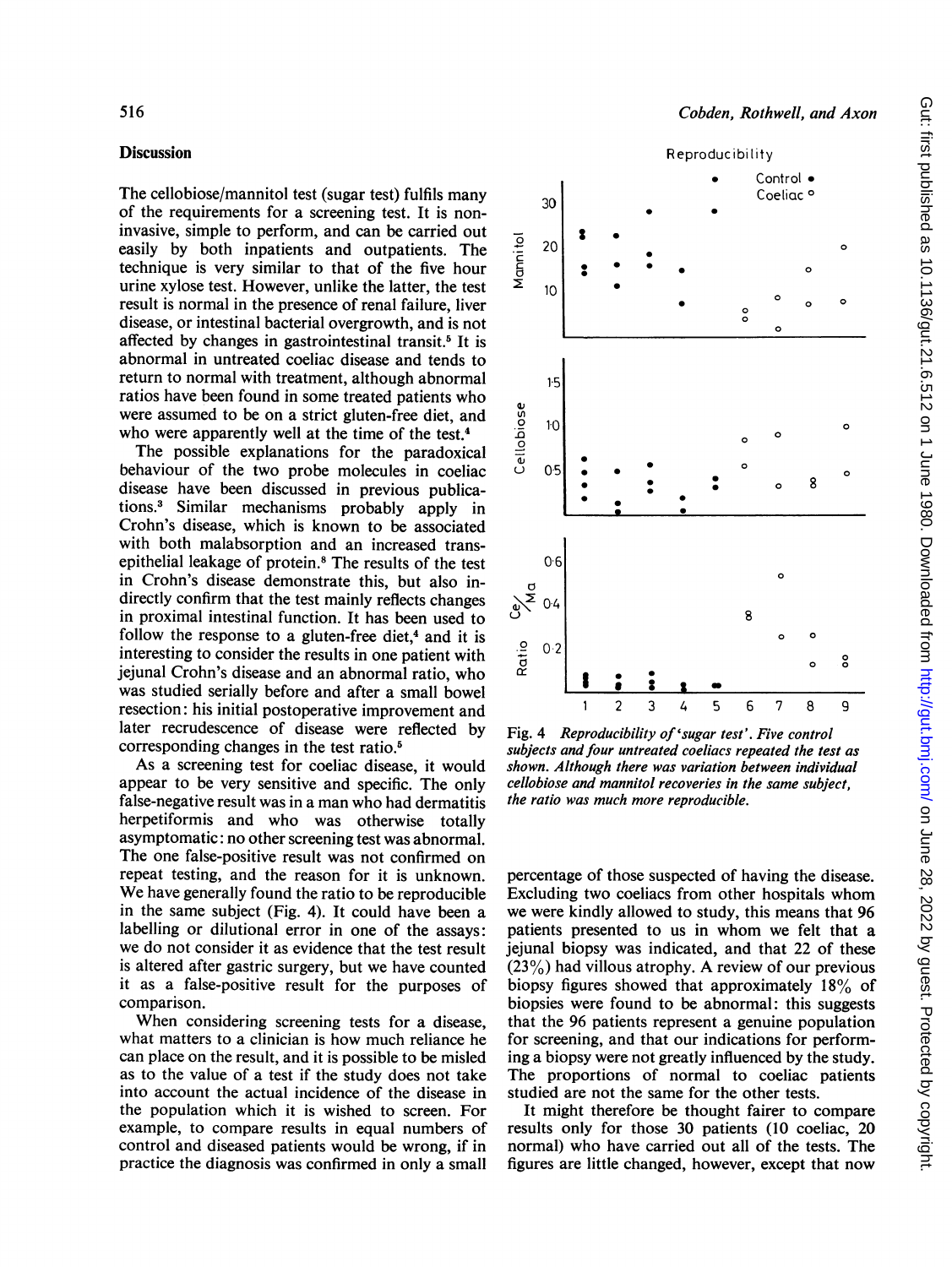an abnormal xylose or serum folate was associated with villous atrophy less than half the time.

The poor showing of the urinary xylose test is in keeping with the findings of others.<sup>910</sup> One hour blood xylose tests have been claimed to be much more accurate,<sup>11</sup> although this has been denied by others.'2 Recently, the correlation of one hour blood xylose with body surface area has produced very promising results,13 and it may be that the blood xylose would have proved to be as discriminating as the cellobiose/mannitol ratio. It is unlikely to be much better, particularly as, of the six one-hour blood xylose results incorporated into the figures, five correctly predicted the biopsy findings, but one was a false-positive. The serum folate fared little better than the urine xylose test and would probably have made a much worse showing if borderline results had not been given the benefit of the doubt. Red-cell folate was better, but still significantly worse than the cellobiose/mannitol ratio. Reticulin antibodies proved to be highly specific, with only one false-positive, but were absent in a number of patients with villous atrophy. Of the 13 patients in whom gluten sensitivity has been confirmed histologically, at least six had no detectable reticulin antibodies. This is a rather lower incidence than was found by Mallas and his colleagues<sup>14</sup> (about  $80\%$ ); their results in control patients (not biopsied) were similar to ours-1/56 false-positive, but they did detect antibodies in over 25% of normal relatives of coeliacs, producing a much higher false-positive rate.

The cellobiose/mannitol ratio is abnormal in some cases of proximal Crohn's disease, and, clearly, if these results are taken as false-positives, the specificity of the test for coeliac disease is reduced. On the other hand, it might be considered an advantage, in that it would draw the attention of the clinician to the small bowel as the source of a patient's symptoms. The correct diagnosis would then be fairly simply made on radiological or histological grounds. Reticulin antibodies may be more specific, and would be less likely to be abnormal in these patients, but would almost certainly be less accurate in screening asymptomatic coeliac relatives, for example.

It is probably more important for a screening test to be sensitive rather than specific, as the consequences of failing to pick up a case are usually more serious than a misdiagnosis, which will be corrected by the appropriate confirmatory test. We would naturally anticipate that, as the numbers studied increase, the boundary between the cellobiose/mannitol ratios for controls and coeliacs will in time become more blurred. However, it should be noted that 51 of our 55 controls had ratios of 0.07 or less, and only four were between 008 and 0.10. In the future, therefore, it might prove advantageous to lower the upper limit of normal in order to pick up more coeliacs. This should not greatly increase the number of false-positive results, although even a corrected normal range—for example,  $0-0.08$  would still have misdiagnosed our one coeliac patient with a low ratio  $(0.05)$ .

In conclusion, the cellobiose/mannitol test assesses two aspects of proximal intestinal permeability. We have found it to be more sensitive, and at least as specific as other screening tests for coeliac disease.

We wish to thank the Professorial Medical Unit for laboratory facilities, Dr A V Simmons (Chapel Allerton Hospital) and Professor M <sup>S</sup> Losowsky (St James's Hospital) for permission to study patients under their care, and Mrs C L Baxendale for typing this manuscript. <sup>I</sup> C is in receipt of <sup>a</sup> grant from the West Riding Research Fund.

#### References

- 'Kivel RM, Kearns DH, Liebowitz D. Significance of antibodies to dietary proteins in the serums of patients with nontropical sprue. New Engl J Med 1964; 27: 769-72.
- 2Menzies IS. Absorption of intact oligosaccharide in health and disease. Biochem Soc Trans 1974; 2: 1042-7.
- 3Cobden I, Dickinson RJ, Rothwell J, Axon ATR. Intestinal permeability assessed by excretion ratios of two molecules: results in coeliac disease. Br Med J 1978; 2:1060.
- 4Cobden I, Dickinson RJ, Rothwell J, Axon ATR. A non-invasive approach to intestinal permeability in coeliac disease. Gut 1978; 19: A437-8.
- 5Cobden I. MD Thesis, University of Newcastle, 1980. 6Metz G, Gassull MA, Drasar BS, Jenkins DJA, Blendis LM. Breath-hydrogen test for small-intestinal bacterial colonisation. Lancet 1976; 1: 668-9.
- 7Metz G, Jenkins DJA, Peters TJ, Newman A, Blendis LM. Breath hydrogen as a diagnostic method for hypolactasia. Lancet 1975; 1: 1155-7.
- 8Creamer B, Lockhart-Mummery HG. Crohn's disease: clinical aspects. In: Creamer B, ed. The small intestine. London: Heinemann, 1974: 161-80.
- 9Sladen GE, Kumar PJ. Is the xylose test still <sup>a</sup> worthwhile investigation? Br Med J 1973; 3: 223-6.
- '0Krawitt EL, Beeken WL. Limitations of the usefulness of the d-xylose absorption test. Am J Clin Pathol 1975; 63: 261-3.
- <sup>11</sup>Buts JP, Morin CL, Roy CC, Weber A, Bonin A. Onehour blood xylose test: a reliable index of small bowel function. J Pediatr 1978; 92: 729-33.
- 12Christie DL. Use of the one-hour blood xylose test as an indicator of small bowel mucosal disease. J Pediatr 1978; 92: 725-8.